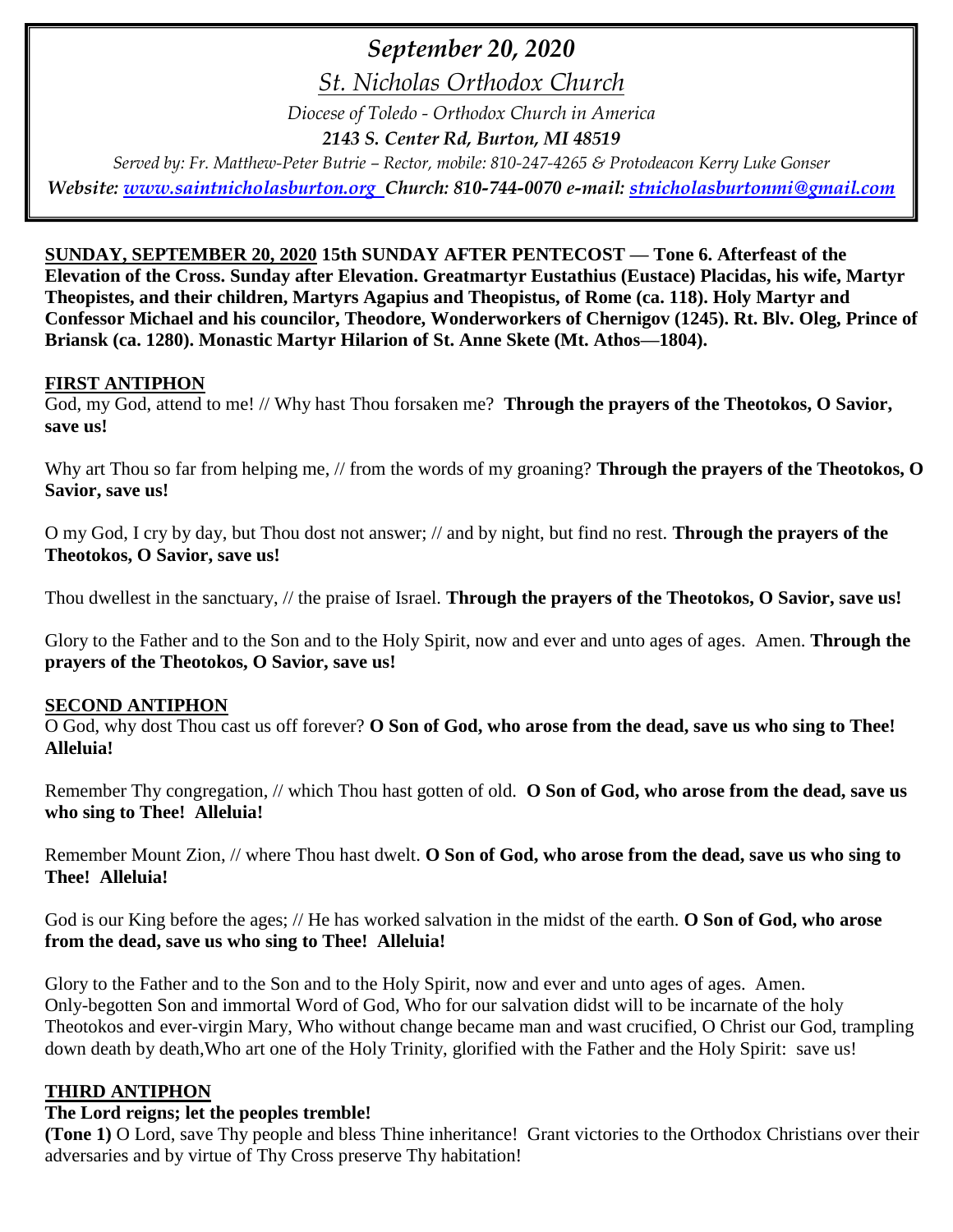## **The Lord reigns; let the peoples tremble! He sits enthroned upon the Cherubim; let the earth quake!**

**(Tone 1)** O Lord, save Thy people and bless Thine inheritance! Grant victories to the Orthodox Christians over their adversaries and by virtue of Thy Cross preserve Thy habitation!

## **The Lord is great in Zion; He is exalted over all peoples!**

**(Tone 1)** O Lord, save Thy people and bless Thine inheritance! Grant victories to the Orthodox Christians over their adversaries and by virtue of Thy Cross preserve Thy habitation!

#### **Bow down in worship to the Lord in His holy court.**

**(Tone 1)** O Lord, save Thy people and bless Thine inheritance! Grant victories to the Orthodox Christians over their adversaries and by virtue of Thy Cross preserve Thy habitation!

### **TROPARIA**

**(Tone 6)** The angelic powers were at Thy tomb the guards became as dead men. Mary stood by Thy grave, seeking Thy most pure Body. Thou didst capture hell, not being tempted by it. Thou didst come to the Virgin, granting life. O Lord who didst rise from the dead: glory to Thee!

**(Tone 1)** O Lord, save Thy people and bless Thine inheritance! Grant victories to the Orthodox Christians over their adversaries and by virtue of Thy Cross preserve Thy habitation!

**(Tone 4)** Your holy martyr Eustáthius and his wife and sons, O Lord, / through their sufferings have received incorruptible crowns from You, our God. / For having Your strength, they laid low their adversaries, / and shattered the powerless boldness of demons.// Through their intercessions, save our souls!

**(Tone 4)** In truth you were revealed to your flock as a rule of faith, a model of meekness, and teacher of abstinence, so you won the heights by humility, and riches by poverty, O Holy Father Nicholas, intercede with Christ God to save our souls.

## **KONTAKION**

**(Tone 4)** As Thou wast voluntarily crucified for our sake, grant mercy to those who are called by Thy name; make all Orthodox Christians glad by Thy power, granting them victories over their adversaries, by bestowing on them the invincible trophy, Thy weapon of peace.

## **INSTEAD OF "HOLY GOD…"**

Before Thy Cross, we bow down in worship, O Master, and Thy holy Resurrection, we glorify!

#### *The Prokeimenon in the Seventh Tone:* **Extol the Lord our God; / worship at His footstool for it is holy!** *v.* **The Lord reigns; let the people tremble!**

**THE READING FROM THE EPISTLE OF PAUL TO THE GALATIANS (2:16-20)** *Brethren:* We ourselves who know that a man is not justified by works of the law but through faith in Jesus Christ, even we have believed in Christ Jesus, in order to be justified by faith in Christ, and not by works of the law, because by works of the law shall no one be justified. But if, in our endeavor to be justified in Christ, we ourselves were found to be sinners, is Christ then an agent of sin? Certainly not! But if I build up again those things which I tore down, then I prove myself a transgressor. For I through the law died to the law, that I might live to God. I have been crucified with Christ; it is no longer I who live, but Christ who lives in me; and the life I now live in the flesh I live by faith in the Son of God, who loved me and gave himself for me.

## *Alleluia, Tone 1*

## *v:* **Remember Thy congregation which Thou hast purchased of old.**

#### *v:* **God is our King before the ages; He hath wrought salvation in the midst of the earth.**

**THE HOLY GOSPEL ACCORDING TO MARK (8:34-9:1)** And Jesus called to Him the multitude with His disciples, and said to them, "If any man would come after Me, let him deny himself and take up his cross and follow Me. For whoever would save his life will lose it; and whoever loses his life for My sake and the gospel's will save it. For what does it profit a man to gain the whole world and forfeit his life? For what can a man give in return for his life? For whoever is ashamed of Me and My words in this adulterous and sinful generation, of him the Son of Man also will be ashamed when He comes in the glory of His Father with the holy angels." And He said to them, "Assuredly, I say to you that there are some standing here who will not taste death till they see the kingdom of God present with power."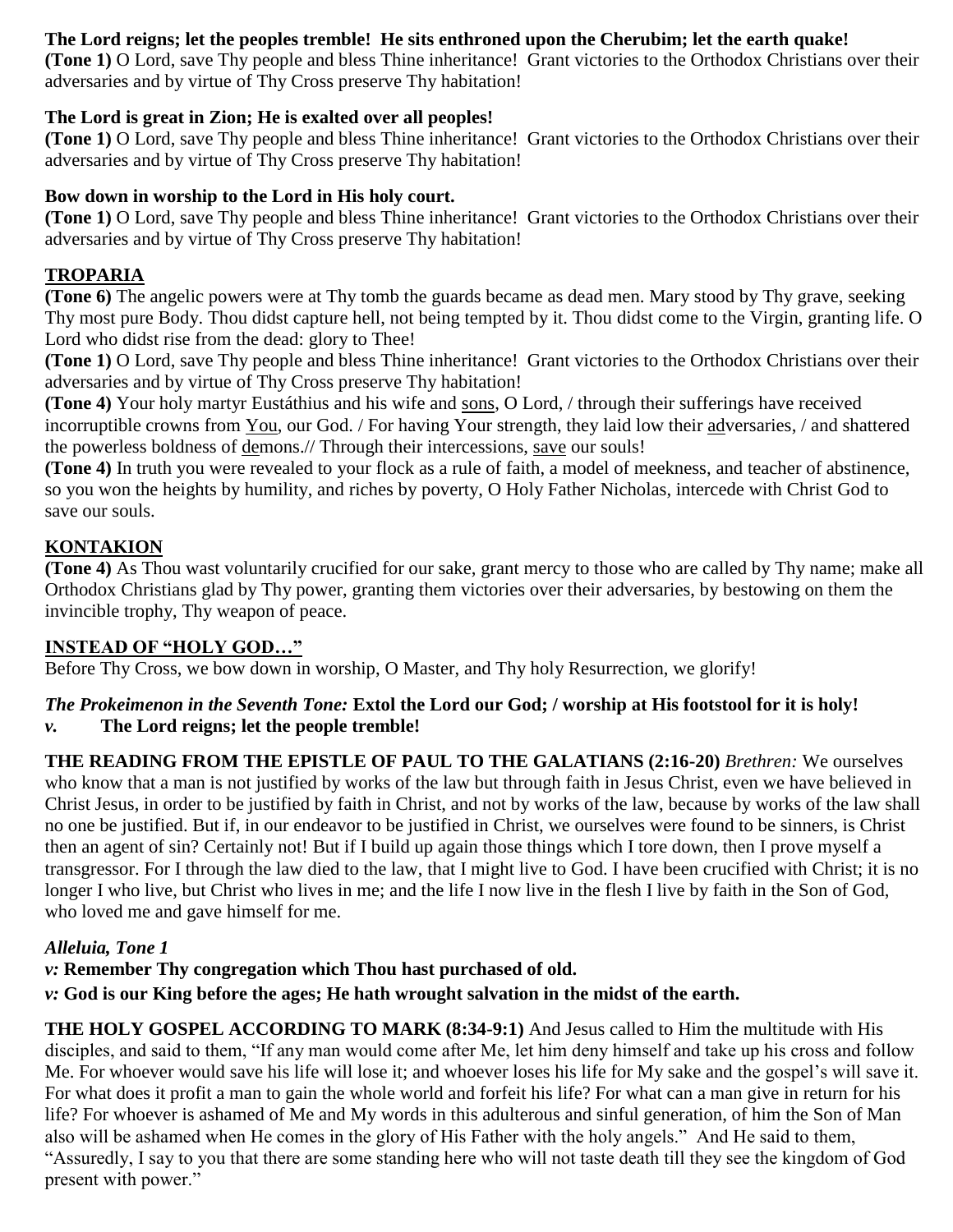#### **COMMUNION HYMN**

Praise the Lord from the heavens! Praise Him in the highest! Alleluia, Alleluia, Alleluia!

#### **INSTEAD OF "WE HAVE SEEN THE TRUE LIGHT…"**

**(Tone 1)** O Lord, save Thy people and bless Thine inheritance! Grant victories to the Orthodox Christians over their adversaries and by virtue of Thy Cross preserve Thy habitation!

#### **THE ELEVATION OF THE HOLY CROSS (SEPTEMBER 14)**

The Elevation of the Holy Cross is one of the [Great Feasts](https://orthodoxwiki.org/Great_Feasts) of the [Orthodox Church,](https://orthodoxwiki.org/Orthodox_Church) celebrated on [September](https://orthodoxwiki.org/September_14)  [14;](https://orthodoxwiki.org/September_14) the celebration continues through September 21. This feast is also referred to as the Exaltation of the Cross. This is also a popular name day for Stavroula/Stavros (from "stavros" meaning cross).

This feast commemorates The finding of the [Cross](https://orthodoxwiki.org/Cross) by the Empress [Helen](https://orthodoxwiki.org/Helen) (the mother of St. Constantine the [Great\)](https://orthodoxwiki.org/Constantine_the_Great) on [Golgotha](https://orthodoxwiki.org/Golgotha) in 326 AD, the place where [Christ](https://orthodoxwiki.org/Jesus_Christ) was crucified.

On the spot where the Cross was discovered, St. Helen had found a hitherto unknown flower of rare beauty and fragrance, which has been named "Vasiliko," or [Basil,](http://en.wikipedia.org/wiki/List_of_basil_cultivars) meaning the flower of royalty. Note that the word "Vasiliko" means "of the King," since the word "Basileus" in Greek means "King"; so, the plant Vasiliko, Basil, is tied to the Precious Cross of the King of Glory, our Lord Jesus Christ.

Underneath the Basil, the Cross of Christ was found, but with it were the other two crosses, those used to crucify the two thieves on either side of Christ. The sign with the inscription, "Jesus of Nazareth, the King of the Jews", also lay among the three crosses. In order to determine which one was the true cross, a sick woman was told to kiss each of the three crosses. The woman kissed the first cross with no result. She kissed the second cross and again nothing happened. However, when the ailing woman kissed the True Cross, she was immediately made well. It so happened that a funeral procession was passing that way, and so the body of the dead man was placed on each of the crosses, and when it was placed on the True Cross, the dead man came to life — thus the name the "Life-Giving" Cross, which gives life not only to that man, but to each person who believes in the sacrifice of Christ on the Cross and His all-glorious three day Resurrection.

When the true Cross was identified, it was lifted on high for all the people to see, who then continually sang Kyrie eleison, a practice which is still enacted at current celebrations of this [feast.](https://orthodoxwiki.org/Feast)

#### **The holy Gospel according to Luke 24:1-12 (4th Matins Gospel)**

Now on the first day of the week, very early in the morning, they, and certain other women with them, came to the tomb bringing the spices which they had prepared. But they found the stone rolled away from the tomb. Then they went in and did not find the body of the Lord Jesus. And it happened, as they were greatly perplexed about this, that behold, two men stood by them in shining garments. Then, as they were afraid and bowed their faces to the earth, they said to them, "Why do you seek the living among the dead? He is not here, but is risen! Remember how He spoke to you when He was still in Galilee, saying, 'The Son of Man must be delivered into the hands of sinful men, and be crucified, and the third day rise again.' And they remembered His words. Then they returned from the tomb and told all these things to the eleven and to all the rest. It was Mary Magdalene, Joanna, Mary the mother of James, and the other women with them, who told these things to the apostles. And their words seemed to them like idle tales, and they did not believe them. But Peter arose and ran to the tomb; and stooping down, he saw the linen cloths lying by themselves; and he departed, marveling to himself at what had happened.

September 20, 2020



#### **CANDLE INTENTIONS FOR THE HEALTH AND BLESSINGS OF**

Special Intention Laurie Brock Blessing of good health for all of our grandchildren as they go back to school Angelo & Christine Blessing for good health to all of our family  $\&$  friends Angelo  $\&$  Christine Fr. Tom, Fr. Don, Fr. Paul, Fr. Anthony, Fr. Robert, Aaron, Milica, Calvin, Larry, Helen, Angelo, Joan, Peggy, Bob, Angelo, Christine, Dorothy, Irene, Allen, Deborah, Luba, Kosta, Stojan, Mira, Bosa, Christopher, Allison, Jeanette, Kathryn, Joseph, Ted, Marlene, Gladys, all the parishioners of St. Nicholas, my family & friends. Joe Tome

Special Intention Joe Tome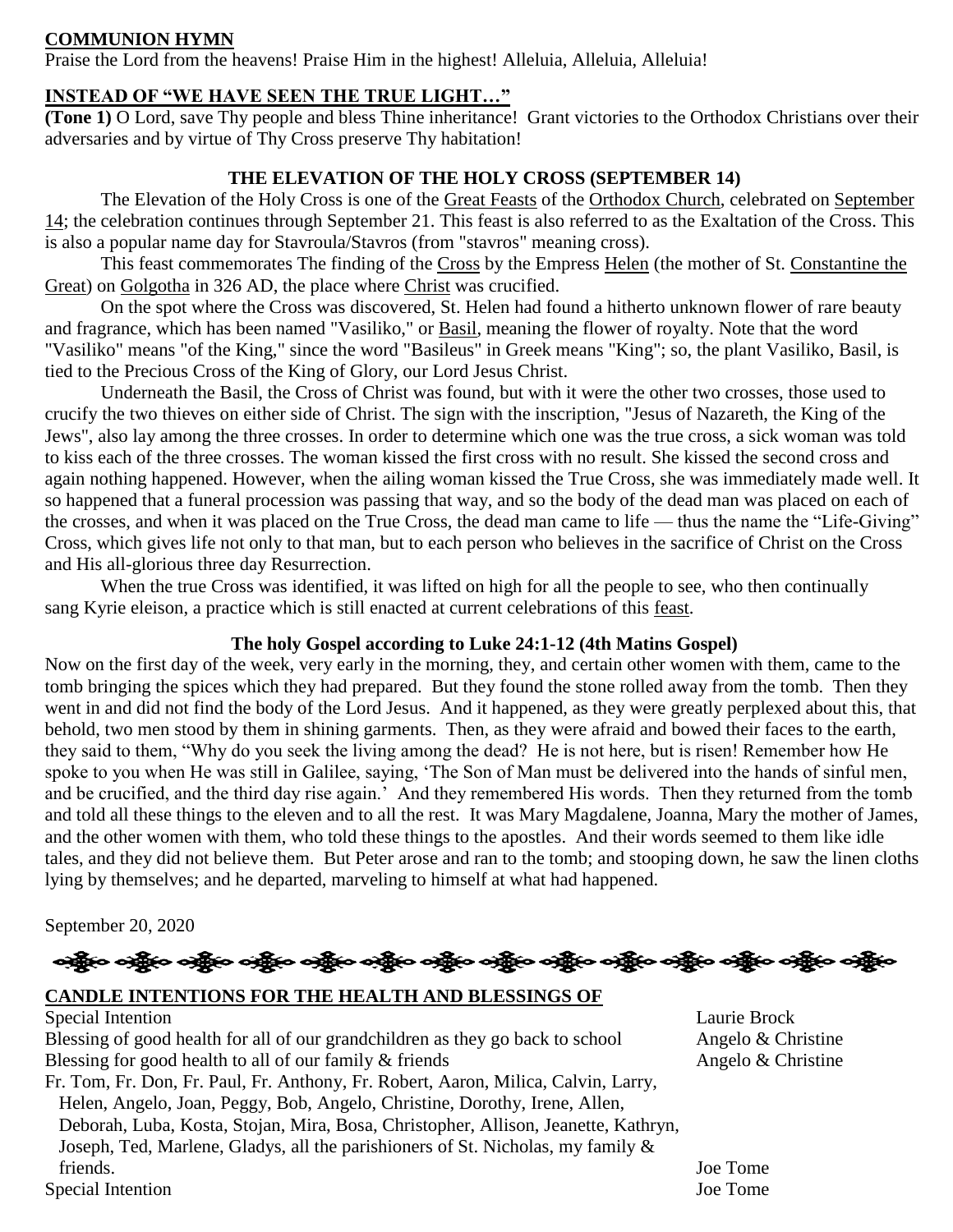#### **CANDLE INTENTIONS FOR BLESSED REPOSE**

Kum Luka Prusac Kuma Bosa



**Welcome to everyone joining us via our YouTube channel:** *[St Nicholas Orthodox Church Burton.](https://www.youtube.com/channel/UC59tV-Re443z-GCoETAUvfA)* If at the time of the divine services you cannot access the livestream, please check out [St. Mary Magdalene Church](https://www.youtube.com/channel/UClHAqZrWkXdYELujbbIslHg) or [St George](https://www.youtube.com/channel/UCpLWfxMIJK4uQOV41ekE6Wg/videos?view=2&flow=grid)  [Church](https://www.youtube.com/channel/UCpLWfxMIJK4uQOV41ekE6Wg/videos?view=2&flow=grid) or [Assumption Church](https://www.facebook.com/AssumptionGrandBlanc/) for their livestreams.

**ANGEL TREE** We will participate in the Angel Tree program again this year. Please call or email the office as soon as possible if you are interested and how many children you would like to sponsor. Christmas seems a long way off right now but we have to let Catholic Charities know how many children we will help this Christmas.

**ADULT EDUCATION CLASS** will resume on September 23<sup>rd</sup> at 11:15 am-12:15am in the pavilion. The class will be continuing our book *Early Christian Fathers,* beginning with *The Didache.*

**FLOWERS** for the Elevation of the Cross were donated in memory of Andrew & Matthew Panoff.

**CANDLE INTENTION REQUESTS** can be emailed to the office at [stnicholasburtonmi@gmail.com](mailto:stnicholasburtonmi@gmail.com) or called in.

**OFFICE OPEN** Monday,Wednesday & Friday 9am -3 pm

## **MAKE YOUR FAITHFUL GIVING EASY AND CONVENIENT WITH GIVELIFY**



You can donate to St. Nicholas with an app on your phone  $\&$  as always on our website by <https://saintnicholasburton.org/> Go to the website and on the home page click on the box **Give now with Givelify** which will walk you through the donation process; this is a secure site. **If you do not wish to donate online, you may write a check to St. Nicholas Orthodox Church and send it to the parish address: 2143 S Center Rd, Burton, MI 48519.**

# **KEEPING IN TOUCH WITH THOSE IN NURSING HOMES AND ASSISTED LIVING FACILITIES**

**To aid in your outreach, here is a listing of their addresses:**

| Larry Bladecki        | 3254 E. Midland Rd.                 | <b>Bay City, MI 48706</b>    |
|-----------------------|-------------------------------------|------------------------------|
| <b>Gladys Edwards</b> | 2 Harbor Dr.                        | <b>St. Clair, MO 63077</b>   |
| <b>Paul Ellis</b>     | 2360 Stonebridge Dr.                | <b>Flint, MI 48532</b>       |
| Vasilka Karatza       | <b>Regency 1330 Grand Pointe Ct</b> | <b>Grand Blanc, MI 48439</b> |
| <b>Jo Sredich</b>     | <b>Serenity 11328 N Bray Rd</b>     | <b>Clio, MI 48420</b>        |

**MEMORY ETERNAL** On September 18 our parish was informed that Helen Ashmun, last living sibling of the late Emil Harrison, fell asleep in the Lord on September 6. Sharp Funeral Home is handling the funeral arrangements. There will be no visitation but a graveside service only at our parish cemetery. The date and time have not yet been finalized. The finalized arrangements will be sent by e-mail. May Helen rest in the light of Christ's face together with all the saints. Memory eternal! Christ is risen! Bog da prosti!

**ROTATING SCHEDULE You will receive a phone call and an e-mail from the parish office notifying you of the Sunday Liturgy location you are scheduled to attend. The groups have been consolidated into two rather than three groups. Please arrive at least 10 minutes before Liturgy.**

**WHEN YOUR HOUSEHOLD WISHES TO BE ADDED TO THE ROTATION, PLEASE CALL OR E-MAIL THE PARISH OFFICE: 810-744-0070 or [stnicholasburtonmi@gmail.com](mailto:stnicholasburtonmi@gmail.com)**